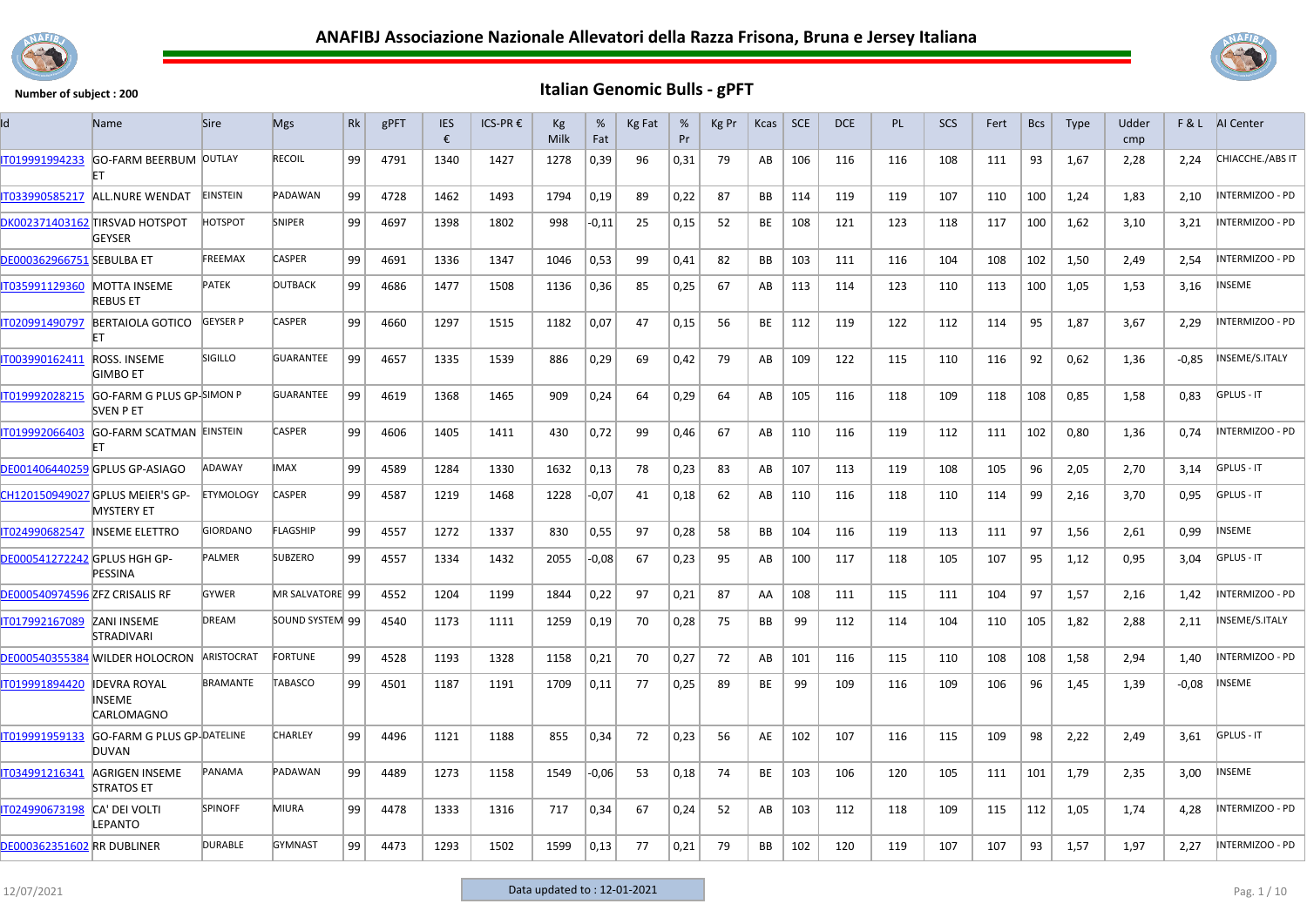



| ld                                  | Name                                               | <b>Sire</b>     | <b>Mgs</b>       | Rk | gPFT | <b>IES</b><br>€ | ICS-PR € | Кg<br>Milk | %<br>Fat | Kg Fat | %<br>Pr | Kg Pr | Kcas      | <b>SCE</b> | <b>DCE</b> | <b>PL</b> | <b>SCS</b> | Fert | <b>Bcs</b> | <b>Type</b> | Udder<br>cmp | F&L     | Al Center              |
|-------------------------------------|----------------------------------------------------|-----------------|------------------|----|------|-----------------|----------|------------|----------|--------|---------|-------|-----------|------------|------------|-----------|------------|------|------------|-------------|--------------|---------|------------------------|
| IT033990570324                      | ALL.NURE FRASER ET LAWSON                          |                 | <b>EDI</b>       | 99 | 4470 | 1305            | 1260     | 588        | 0,45     | 73     | 0,40    | 64    | BB        | 114        | 122        | 118       | 102        | 113  | 104        | 1,54        | 2,19         | 1,98    | INTERMIZOO - PD        |
| <b>DE000363306118 KNO ECUADOR P</b> |                                                    | HOTHAND         | <b>AMESON</b>    | 99 | 4458 | 1242            | 1123     | 1805       | 0,05     | 72     | 0,22    | 86    | AA        | 108        | 108        | 119       | 106        | 103  | 91         | 1,58        | 2,00         | 2,95    | NTERMIZOO - PD         |
| IT001991277781                      | <b>ISOLABELLA INSEME</b><br><b>DISTEFANO ET</b>    | <b>HOTHAND</b>  | тоонот           | 99 | 4447 | 1188            | 1127     | 1500       | 0,30     | 92     | 0,19    | 72    | AA        | 109        | 113        | 120       | 109        | 103  | 96         | 2,06        | 3,31         | 1,54    | INSEME/S.ITALY         |
| DK003200304570 KAERGAARDEN          | <b>KANPAI</b>                                      | <b>BERLIN</b>   | <b>GYMNAST</b>   | 99 | 4440 | 1294            | 1361     | 1579       | 0,02     | 61     | 0,06    | 60    | AA        | 109        | 111        | 121       | 112        | 112  | 102        | 1,14        | 2,13         | 3,01    | INTERMIZOO - PD        |
| DE001604370788 MIL SONORA P         |                                                    | HULK P          | <b>IMAX</b>      | 99 | 4437 | 1124            | 1140     | 1251       | 0,19     | 69     | 0,28    | 75    | AB        | 105        | 110        | 113       | 106        | 109  | 98         | 1,69        | 2,35         | 1,72    | NTERMIZOO - PD         |
| T019992032586                       | <b>IDEVRA INSEME</b><br><b>DESICA</b>              | <b>DEREK</b>    | SOUND SYSTEM 99  |    | 4437 | 1393            | 1496     | 561        | 0,40     | 70     | 0,27    | 50    | <b>BB</b> | 111        | 121        | 124       | 112        | 115  | 101        | 1,03        | 2,06         | 0,52    | INSEME/S.ITALY         |
| IT061990821887                      | <b>CIRIO AGR. EQUITY</b><br><b>GAP EDUARDO</b>     | PERSEUS         | <b>BATTLECRY</b> | 99 | 4434 | 1134            | 1316     | 1414       | 0,10     | 72     | 0,04    | 55    | AA        | 107        | 116        | 115       | 110        | 115  | 99         | 1,47        | 2,15         | 0,45    | INSEME/S.ITALY         |
| IT035991009119                      | <b>AQUILA ARISTOCRAT ARISTOCRAT</b><br><b>STAR</b> |                 | JEDI             | 99 | 4427 | 1155            | 1190     | 1240       | 0,41     | 96     | 0,19    | 63    | BE        | 101        | 113        | 115       | 110        | 113  | 100        | 1,36        | 2,19         | $-1,36$ | NTERM/AI TOTAL         |
| IT028990476890                      | <b>GEGANIA INSEME</b><br><b>KYRIOS ET RF</b>       | STRADIVARI      | <b>SPARK RED</b> | 99 | 4426 | 1220            | 1421     | 1549       | $-0,19$  | 37     | 0,05    | 59    | AB        | 108        | 119        | 122       | 114        | 110  | 102        | 2,00        | 2,97         | 2,79    | NSEME/S.ITALY          |
| IT019991821658                      | <b>GO-FARM STROLL ET SOUND SYSTEM FRANCHISE</b>    |                 |                  | 99 | 4410 | 1265            | 1398     | 983        | 0,17     | 56     | 0,15    | 51    | <b>BE</b> | 106        | 120        | 121       | 109        | 116  | 99         | 1.44        | 2.34         | 1.22    | INTERMIZOO - PD        |
| IT018990246137                      | <b>BUBECCA INSEME</b><br><b>BALDORIA RF ET</b>     | <b>GIORDANO</b> | ABEL             | 99 | 4410 | 1150            | 1150     | 936        | 0,31     | 68     | 0,42    | 79    | BB        | 101        | 112        | 114       | 108        | 107  | 95         | 1,44        | 0,67         | 2,02    | INSEME/S.ITALY         |
| IT004992042022                      | <b>SCOTTA ROYAL</b><br>INSEME MINARDI ET           | <b>DATELINE</b> | <b>SUPERSTAR</b> | 99 | 4407 | 1036            | 1152     | 1263       | 0,18     | 70     | 0,20    | 67    | AB        | 106        | 114        | 114       | 113        | 106  | 92         | 2,34        | 2,64         | 2.42    | NSEME/S.ITALY          |
| IT019991987755                      | <b>CRISTELLA UNGAVA</b>                            | ZAREK           | <b>PERSEUS</b>   | 99 | 4399 | 1240            | 1088     | 1761       | 0,27     | 97     | 0.11    | 70    | AA        | 104        | 105        | 119       | 106        | 109  | 105        | 0.94        | 1,76         | 1.16    | <b>INTERMIZOO - PD</b> |
| IT001991351854                      | ISOLABELLA INSEME SIGILLO<br><b>SALIERI</b>        |                 | SOUND SYSTEM 99  |    | 4384 | 988             | 1069     | 490        | 0,23     | 44     | 0,29    | 51    | BB        | 101        | 109        | 112       | 112        | 112  | 99         | 2,12        | 3,38         | 2,18    | INSEME                 |
| IT019991959147                      | <b>GO-FARM BOEING</b>                              | HOTHAND         | <b>RECOIL</b>    | 99 | 4384 | 1002            | 1049     | 1557       | 0,10     | 71     | 0,16    | 71    | AA        | 110        | 113        | 114       | 110        | 101  | 87         | 3,05        | 3,19         | 4,97    | INTERMIZOO - PD        |
| IT034991068645                      | AGRIGEN ROYAL<br><b>PERSEUS PARMENSE</b>           | <b>PERSEUS</b>  | <b>SELLECK</b>   | 99 | 4384 | 1185            | 1342     | 611        | 0,33     | 64     | 0,18    | 41    | AA        | 108        | 118        | 116       | 112        | 116  | 106        | 1,21        | 2,50         | 2,06    | <b>NSEME</b>           |
| IT004991947078                      | <b>ROYAL SIGILLO ET</b>                            | PADAWAN         | <b>SUPERSTAR</b> | 99 | 4384 | 1193            | 1333     | 1309       | 0,02     | 53     | 0,25    | 73    | BB        | 109        | 123        | 113       | 104        | 116  | 96         | 0,95        | 1,19         | 0,50    | <b>NSEME</b>           |
| IT019991621646                      | <b>IDEVRA ROYAL</b><br><b>GIORDANO ET</b>          | <b>PERSEUS</b>  | <b>RODANAS</b>   | 99 | 4366 | 1086            | 1113     | 1354       | 0,50     | 110    | 0,22    | 70    | AB        | 100        | 109        | 114       | 115        | 103  | 94         | 1,39        | 1,52         | 1,00    | <b>NSEME</b>           |
| IT018990253937                      | LUIS-OOH INSEME<br>TORTU                           | <b>DIOM</b>     | <b>GUARANTEE</b> | 99 | 4361 | 1163            | 1167     | 1146       | 0,05     | 52     | 0,27    | 69    | <b>BE</b> | 101        | 110        | 117       | 109        | 112  | 93         | 1,05        | 2,37         | 0,24    | INSEME/S.ITALY         |
| IT019992057158                      | CRISTELLA MALACCA EINSTEIN<br>FT                   |                 | <b>DYNASTY</b>   | 99 | 4349 | 1344            | 1455     | 838        | 0,28     | 64     | 0,19    | 51    | BB        | 109        | 123        | 120       | 110        | 117  | 108        | 0,67        | 1,67         | 0,38    | INTERMIZOO - PD        |
| T019991959138                       | <b>GO-FARM ABC</b><br><b>BUBBLEGUM ET</b>          | HOTHAND         | <b>RECOIL</b>    | 99 | 4346 | 1133            | 1168     | 2186       | $-0,22$  | 58     | 0,09    | 85    | AA        | 114        | 118        | 116       | 106        | 103  | 91         | 2,18        | 2,35         | 3.34    | COFA/ABC GENETIX       |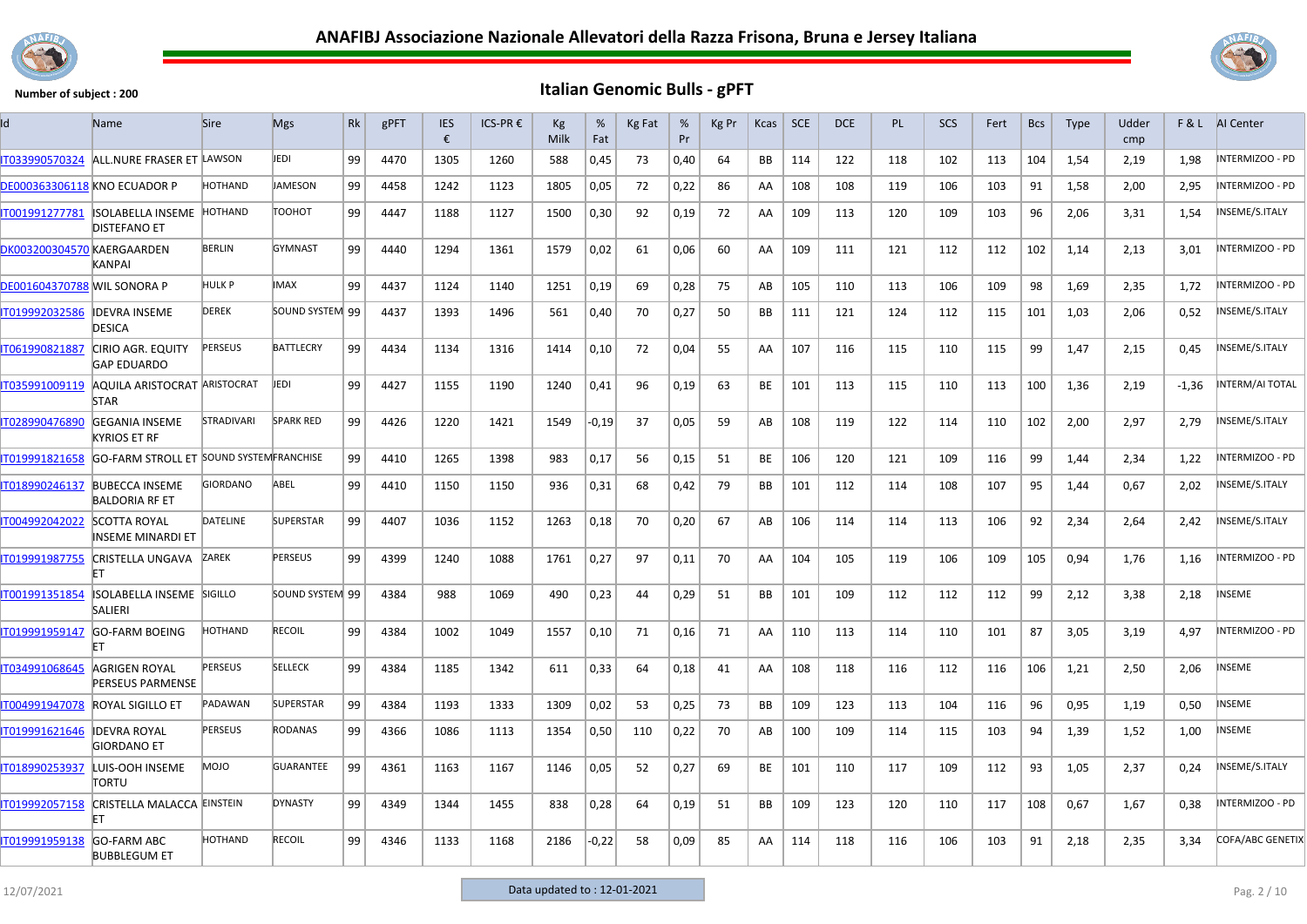



| Id                                   | <b>Name</b>                                          | <b>Sire</b>                  | <b>Mgs</b>        | Rk | gPFT | <b>IES</b><br>€ | ICS-PR € | Кg<br>Milk | %<br>Fat | Kg Fat | %<br>Pr | Kg Pr | Kcas      | <b>SCE</b> | <b>DCE</b> | <b>PL</b> | <b>SCS</b> | Fert | <b>Bcs</b> | <b>Type</b> | Udder<br>cmp |      | <b>F&amp;L</b> AI Center |
|--------------------------------------|------------------------------------------------------|------------------------------|-------------------|----|------|-----------------|----------|------------|----------|--------|---------|-------|-----------|------------|------------|-----------|------------|------|------------|-------------|--------------|------|--------------------------|
| IT004992104349                       | <b>DELLAROSSA INSEME ZAREK</b><br><b>BELFANTE ET</b> |                              | SOUND SYSTEM 99   |    | 4334 | 1190            | 1200     | 1191       | 0,42     | 93     | 0,14    | 54    | BE        | 104        | 113        | 118       | 112        | 108  | 103        | 1,40        | 2,15         | 2,32 | <b>INSEME</b>            |
| IT019991728770                       | <b>GO-FARM BERNINI ETGUARANTEE</b>                   |                              | <b>HOTROD</b>     | 99 | 4332 | 1057            | 1087     | 1094       | 0,36     | 87     | 0,17    | 56    | AA        | 101        | 104        | 115       | 116        | 107  | 92         | 1,26        | 2,32         | 1,88 | <b>INSEME</b>            |
| <b>DE000541006786 SFH REDSHIFT R</b> |                                                      | <b>GYWER</b>                 | APOLL             | 99 | 4331 | 1016            | 1128     | 1681       | 0,10     | 81     | 0,14    | 73    | AB        | 105        | 106        | 112       | 116        | 104  | 95         | 1,67        | 1,91         | 2,06 | INTERMIZOO - PD          |
| IT019991894454                       | <b>IDEVRA RYL INSEME</b><br>IGHIBERTI ET             | <b>BRAMANTE</b>              | <b>HOTLINE</b>    | 99 | 4329 | 1000            | 1055     | 1208       | 0,46     | 96     | 0,26    | 70    | AA        | 110        | 116        | 112       | 113        | 100  | 94         | 2,46        | 2,22         | 3,78 | INSEME/S.ITALY           |
| DK002371403204 TIRSVAD 3STAR         | MUMBAI                                               | SIMON P                      | <b>SUPERHERO</b>  | 99 | 4324 | 1183            | 1354     | 1407       | 0,24     | 82     | 0.13    | 61    | <b>BB</b> | 104        | 111        | 117       | 112        | 110  | 96         | 1,06        | 2,10         | 1.06 | INTERMIZOO - PD          |
| T019991867324                        | <b>GO-FARM INSEME</b><br>NIBALI ET                   | PADAWAN                      | EAGLE             | 99 | 4319 | 1091            | 1207     | 1477       | $-0,03$  | 49     | 0,15    | 66    | <b>BB</b> | 108        | 120        | 113       | 106        | 112  | 98         | 1,72        | 2,12         | 1,75 | INSEME/S.ITALY           |
| IT004991763908                       | PESS FARM PERSEUS PERSEUS<br><b>FALETTI</b>          |                              | <b>MARDI GRAS</b> | 99 | 4310 | 1210            | 1193     | 1267       | 0,25     | 76     | 0,20    | 65    | AB        | 111        | 122        | 115       | 103        | 111  | 103        | 1,53        | 1,98         | 1,98 | INSEME/S.ITALY           |
| IT061990879534                       | <b>CIRIO AGRICOLA</b><br><b>INSEME MANFREDI</b>      | PADAWAN                      | <b>DOZER</b>      | 99 | 4309 | 1163            | 1100     | 1900       | $-0,39$  | 26     | 0,01    | 64    | AB        | 102        | 103        | 119       | 107        | 114  | 101        | 1,47        | 2,79         | 1,50 | INSEME                   |
| IT015990456119                       | <b>BONETTI S.S.</b><br><b>SPLENDIDO ET</b>           | <b>PERSEUS</b>               | SPEAKER           | 99 | 4309 | 1164            | 1264     | 793        | 0,19     | 53     | 0,17    | 46    | BE        | 104        | 112        | 119       | 113        | 113  | 102        | 1,21        | 2,24         | 1,43 | INSEME/S.ITALY           |
| DE000362020399 GGA JENGA             |                                                      | <b>SIMON P</b>               | <b>SUPERHERO</b>  | 99 | 4307 | 1134            | 1208     | 1846       | $-0,08$  | 61     | 0,18    | 83    | BB        | 103        | 112        | 113       | 104        | 109  | 97         | 1,49        | 1,45         | 1,11 | INTERMIZOO - PD          |
| IT019991987851                       | CRISTELLA RANGPUR RIVETING                           |                              | <b>DYNASTY</b>    | 99 | 4305 | 1348            | 1280     | 856        | 0,26     | 66     | 0,20    | 55    | AB        | 102        | 109        | 124       | 109        | 114  | 101        | 0,60        | 1,07         | 0,50 | INTERMIZOO - PD          |
| IT034991216248                       | AGRIGEN INSEME<br>ILLUSTRE ET                        | <b>DIOM</b>                  | <b>DEPOT</b>      | 99 | 4304 | 1417            | 1546     | 1529       | $-0,13$  | 43     | 0,10    | 62    | AB        | 111        | 122        | 123       | 112        | 113  | 111        | 0,49        | 0,83         | 2,39 | INSEME                   |
| IT019991821944                       | <b>GO-FARM FURIA ET</b>                              | PACKARD                      | <b>DETOUR</b>     | 99 | 4304 | 1030            | 1190     | 425        | 0,55     | 79     | 0.25    | 42    | <b>BB</b> | 105        | 115        | 114       | 116        | 111  | 97         | 1.90        | 2,64         | 0.97 | INTERMIZOO - PD          |
| IT019991792584                       | <b>GO-FARM SILLA</b>                                 | <b>SOUND SYSTEMFRANCHISE</b> |                   | 99 | 4295 | 1051            | 1087     | 1058       | 0,20     | 65     | 0.19    | 59    | <b>BE</b> | 101        | 115        | 114       | 106        | 112  | 97         | 1,51        | 2.35         | 1.02 | INSEME                   |
| IT019991894402                       | <b>IDEVRA ROYAL</b><br>INSEME ROSSINI ET             | <b>HOTHAND</b>               | <b>BANDARES</b>   | 99 | 4293 | 1027            | 936      | 1107       | 0,18     | 61     | 0,31    | 75    | AA        | 109        | 108        | 115       | 108        | 103  | 93         | 2,08        | 2,79         | 1,11 | INSEME/S.ITALY           |
| T001991334345                        | <b>CERETTESE INSEME</b><br><b>DIAMANTE</b>           | <b>DEREK</b>                 | <b>HOTLINE</b>    | 99 | 4293 | 1100            | 1303     | 1546       | $-0,05$  | 54     | 0.17    | 72    | <b>BB</b> | 106        | 125        | 113       | 110        | 109  | 94         | 1,66        | 1,74         | 1,61 | INSEME                   |
| IT036990580805                       | PASSINI<br><b>REDDINGTON CD</b>                      | <b>QUANTUM</b>               | <b>BATTLECRY</b>  | 99 | 4289 | 1237            | 1274     | 1004       | 0,36     | 81     | 0,24    | 64    | AB        | 112        | 117        | 119       | 112        | 107  | 96         | 0,87        | 1,33         | 1,07 | CHIACCHE./ABS IT         |
| IT001991173499                       | ISOLABELLA ROYAL<br>FI FO                            | PINTERAULT<br><b>GPLUS</b>   | DEMAN             | 99 | 4289 | 1125            | 1218     | 481        | 0,27     | 48     | 0,36    | 58    | AA        | 111        | 119        | 116       | 111        | 109  | 103        | 1,27        | 2,31         | 1,93 | INSEME                   |
| T019991959176                        | <b>GO-FARM BRONSON DATELINE</b>                      |                              | <b>KING ROYAL</b> | 99 | 4287 | 954             | 789      | 685        | 0,49     | 86     | 0,33    | 62    | AB        | 103        | 103        | 112       | 107        | 105  | 92         | 2,22        | 2,58         | 2,83 | INTERMIZOO - PD          |
| IT098990800801                       | <b>MOLINADAIRY</b><br>INSEME SPRINTER                | SOLUTION                     | SOUND SYSTEM 99   |    | 4284 | 1200            | 1199     | 1494       | 0,10     | 69     | 0,10    | 62    | <b>BB</b> | 104        | 117        | 120       | 107        | 109  | 99         | 1,57        | 2,46         | 1,31 | <b>INSEME</b>            |
| IT034991132991                       | AL.CO.BIA. INSEME<br>LANDINI                         | <b>HOTHAND</b>               | EAGLE             | 99 | 4278 | 972             | 1146     | 1138       | $-0,08$  | 37     | 0.14    | 56    | AB        | 111        | 116        | 113       | 112        | 109  | 94         | 2,23        | 2,98         | 2,95 | <b>INSEME</b>            |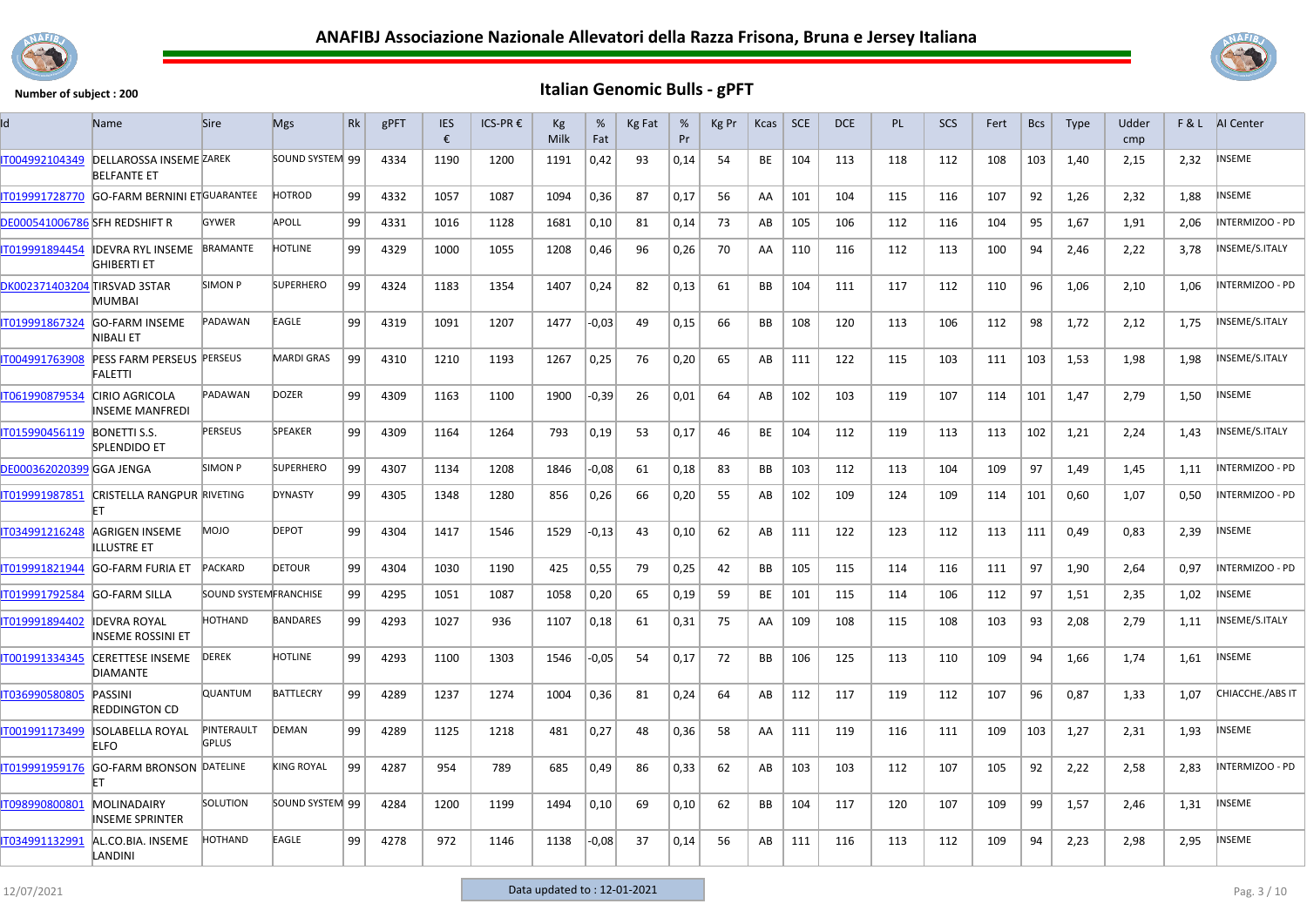



| ld                            | Name                                                    | <b>Sire</b>      | <b>Mgs</b>        | Rk | gPFT | <b>IES</b><br>€ | ICS-PR € | Kg<br>Milk | %<br>Fat | Kg Fat | %<br>Pr | Kg Pr | Kcas      | <b>SCE</b> | <b>DCE</b> | PL. | <b>SCS</b> | Fert | <b>Bcs</b> | <b>Type</b> | Udder<br>cmp | F&L  | AI Center         |
|-------------------------------|---------------------------------------------------------|------------------|-------------------|----|------|-----------------|----------|------------|----------|--------|---------|-------|-----------|------------|------------|-----|------------|------|------------|-------------|--------------|------|-------------------|
| IT020991490796                | <b>BERTAIOLA FLUNO</b><br>FT                            | KALEIDO P        | <b>CASPER</b>     | 99 | 4269 | 993             | 925      | 1665       | 0,16     | 81     | 0,20    | 79    | BE        | 108        | 115        | 111 | 104        | 103  | 95         | 1,94        | 2,73         | 1,56 | INTERMIZOO - PD   |
| IT019991856608                | <b>GO-FARM LATIFI ET</b>                                | PADAWAN          | <b>DETOUR</b>     | 99 | 4269 | 1151            | 1168     | 1277       | $-0,03$  | 46     | 0,18    | 64    | AB        | 114        | 118        | 116 | 106        | 112  | 102        | 1,51        | 2,52         | 1,37 | INTERMIZOO - PD   |
| IT017992182327                | <b>G PLUS AIMOC</b><br>HOOLIGAN PP RF                   | HOTSPOT          | <b>MISSION P</b>  | 99 | 4268 | 1217            | 1226     | 1067       | 0,26     | 71     | 0,24    | 63    | EE.       | 111        | 124        | 115 | 104        | 110  | 104        | 1,12        | 2,12         | 2,32 | <b>GPLUS - IT</b> |
| IT019991932418                | CRISTELLA KALINKO                                       | <b>PURSUIT</b>   | LIGHTHOUSE        | 99 | 4261 | 1060            | 1037     | 1464       | 0,51     | 119    | 0,25    | 80    | AA        | 108        | 122        | 108 | 104        | 105  | 99         | 1,72        | 0,85         | 0,91 | INTERMIZOO - PD   |
| <b>DE000362694051 ILOTT</b>   |                                                         | <b>SIMON P</b>   | <b>BENZ</b>       | 99 | 4254 | 1087            | 1049     | 1500       | 0,04     | 62     | 0,17    | 69    | AB        | 102        | 111        | 115 | 103        | 110  | 102        | 1,69        | 2,22         | 1,16 | NTERMIZOO - PD    |
| IT019991766092                | <b>GO-FARM SPINOFF</b>                                  | PADAWAN          | <b>RUBICON</b>    | 98 | 4248 | 1293            | 1387     | 533        | 0,19     | 40     | 0,20    | 40    | AB        | 104        | 119        | 124 | 112        | 116  | 103        | 0.99        | 2,09         | 2,06 | NTERMIZOO - PD    |
| IT033990570314                | ALL.NURE LOCUST ET DISCJOCKEY                           |                  | <b>GUARANTEE</b>  | 98 | 4248 | 1097            | 1164     | 834        | 0,23     | 61     | 0,16    | 46    | AB        | 101        | 113        | 121 | 114        | 109  | 94         | 1,52        | 3,49         | 0.93 | INTERMIZOO - PD   |
| IT019991959036                | <b>GO-FARM REIWA</b>                                    | <b>DATELINE</b>  | <b>SUPERHERO</b>  | 98 | 4240 | 1002            | 958      | 1647       | 0,03     | 70     | 0,18    | 78    | AA        | 104        | 113        | 112 | 109        | 100  | 98         | 2,14        | 2,59         | 3,36 | NTERMIZOO - PD    |
| IT017992074011                | <b>ZANI SKYWALKER</b><br><b>PATEK</b>                   | <b>SKYWALKER</b> | ANSWER PO         | 98 | 4239 | 1135            | 940      | 1856       | 0,06     | 79     | 0,21    | 86    | AB        | 105        | 112        | 116 | 101        | 105  | 94         | 1,27        | 1,83         | 1,41 | CHIACCHE./ABS IT  |
| IT034991251191                | AL.CO.BIA. INSEME<br><b>PORTOFINO</b>                   | <b>KUDOS</b>     | <b>CASPER</b>     | 98 | 4234 | 995             | 977      | 1967       | $-0,01$  | 74     | 0,18    | 86    | <b>BB</b> | 104        | 118        | 112 | 106        | 99   | 97         | 2,08        | 2,94         | 1,83 | NSEME             |
|                               | <b>DE000361275619 GEN CAMDEN ET</b>                     | <b>CHARL</b>     | <b>BANDARES</b>   | 98 | 4233 | 1240            | 1472     | 1374       | 0,22     | 79     | 0,13    | 61    | BB        | 107        | 125        | 119 | 105        | 112  | 99         | 0,92        | 1,48         | 0,36 | NTERMIZOO - PD    |
|                               | IT097990064187 GHEZZI G-PLUS LIPSIAKEITH<br>FT          |                  | <b>MILTON</b>     | 98 | 4231 | 1094            | 1055     | 2196       | $-0,05$  | 80     | -0,03   | 70    | AB        | 102        | 104        | 117 | 111        | 105  | 90         | 0,92        | 1,74         | 1,55 | NTERMIZOO - PD    |
| <b>DE000540362510 HURACAN</b> |                                                         | HAGAR            | <b>FINDER</b>     | 98 | 4230 | 1090            | 1109     | 946        | 0,38     | 82     | 0,27    | 63    | <b>BB</b> | 104        | 108        | 117 | 109        | 106  | 93         | 1,24        | 2,34         | 1,23 | INTERMIZOO - PD   |
|                               | IT017992074383 GIUDICI HOLSTEINS<br><b>CASPER TIBOR</b> | <b>CASPER</b>    | <b>SUPERSHOT</b>  | 98 | 4226 | 1235            | 1285     | 1082       | 0,12     | 54     | 0,20    | 61    | BB        | 115        | 126        | 118 | 103        | 112  | 99         | 1,49        | 1,91         | 1,13 | CHIACC./TAUROMA   |
|                               | NL000682613017 KOEPON RIGOLETTO DATELINE<br>ET RF       |                  | MR SALVATORE 98   |    | 4223 | 1150            | 1134     | 1353       | 0,13     | 66     | 0,14    | 61    | AB        | 111        | 110        | 118 | 113        | 107  | 99         | 1,50        | 1,89         | 1,93 | NTERMIZOO - PD    |
| IT098990685193                | CORVINI TELESFORO SOUND SYSTEM DERWOOD                  |                  |                   | 98 | 4221 | 972             | 809      | 957        | 0,17     | 57     | 0,28    | 66    | BE        | 102        | 108        | 110 | 97         | 113  | 96         | 1,56        | 2,12         | 0,86 | NSEME             |
| IT019991815991                | CRISTELLA GREEN ET FABULOUS                             |                  | <b>MAGNUS</b>     | 98 | 4217 | 1145            | 1165     | 1522       | -0,05    | 54     | 0,06    | 57    | BE        | 107        | 117        | 118 | 106        | 112  | 97         | 1,56        | 2,70         | 1,33 | CHIACCHIERINI-PG  |
| IT019991821891                | GO-FARM<br><b>MURCIELAGO ET</b>                         | <b>PACKARD</b>   | <b>EDI</b>        | 98 | 4198 | 889             | 966      | 1316       | 0,20     | 70     | 0,17    | 61    | ВB        | 98         | 109        | 110 | 116        | 104  | 97         | 1,77        | 2,67         | 1,72 | NTERMIZOO - PD    |
| IT019991816277                | <b>IDEVRA ROYAL</b><br><b>PUCCINI ET</b>                | PADAWAN          | <b>OCTAVIAN</b>   | 98 | 4193 | 1063            | 1067     | 1169       | 0,08     | 56     | 0,21    | 64    | AB        | 106        | 113        | 114 | 107        | 110  | 96         | 1,47        | 1.61         | 1,27 | NSEME/S.ITALY     |
| IT001991210622                | <b>BORETTO INSEME</b><br>DADO                           | <b>OUTBACK</b>   | <b>FRANCHISE</b>  | 98 | 4193 | 1247            | 1142     | 892        | 0,53     | 97     | 0.15    | 48    | AB        | 116        | 112        | 122 | 108        | 109  | 94         | 0,98        | 1,55         | 2.59 | INSEME/S.ITALY    |
| IT028990439309                | <b>GUTHI G-PLUS</b><br><b>MONSTER TRUCK</b>             | <b>MONSTER</b>   | <b>SUNFISH RC</b> | 98 | 4191 | 1119            | 909      | 2226       | $-0.02$  | 79     | 0,04    | 80    | AE        | 101        | 104        | 117 | 105        | 104  | 95         | 0,94        | 2,04         | 1,51 | INTERMIZOO - PD   |
| IT019991706540                | <b>GO-FARM MARTELLO PERSEUS</b><br>ET.                  |                  | <b>DOZER</b>      | 98 | 4191 | 1234            | 1048     | 1421       | 0,26     | 88     | 0,20    | 71    | AB        | 104        | 103        | 117 | 110        | 105  | 106        | 0,20        | 0,52         | 1,84 | INSEME/S.ITALY    |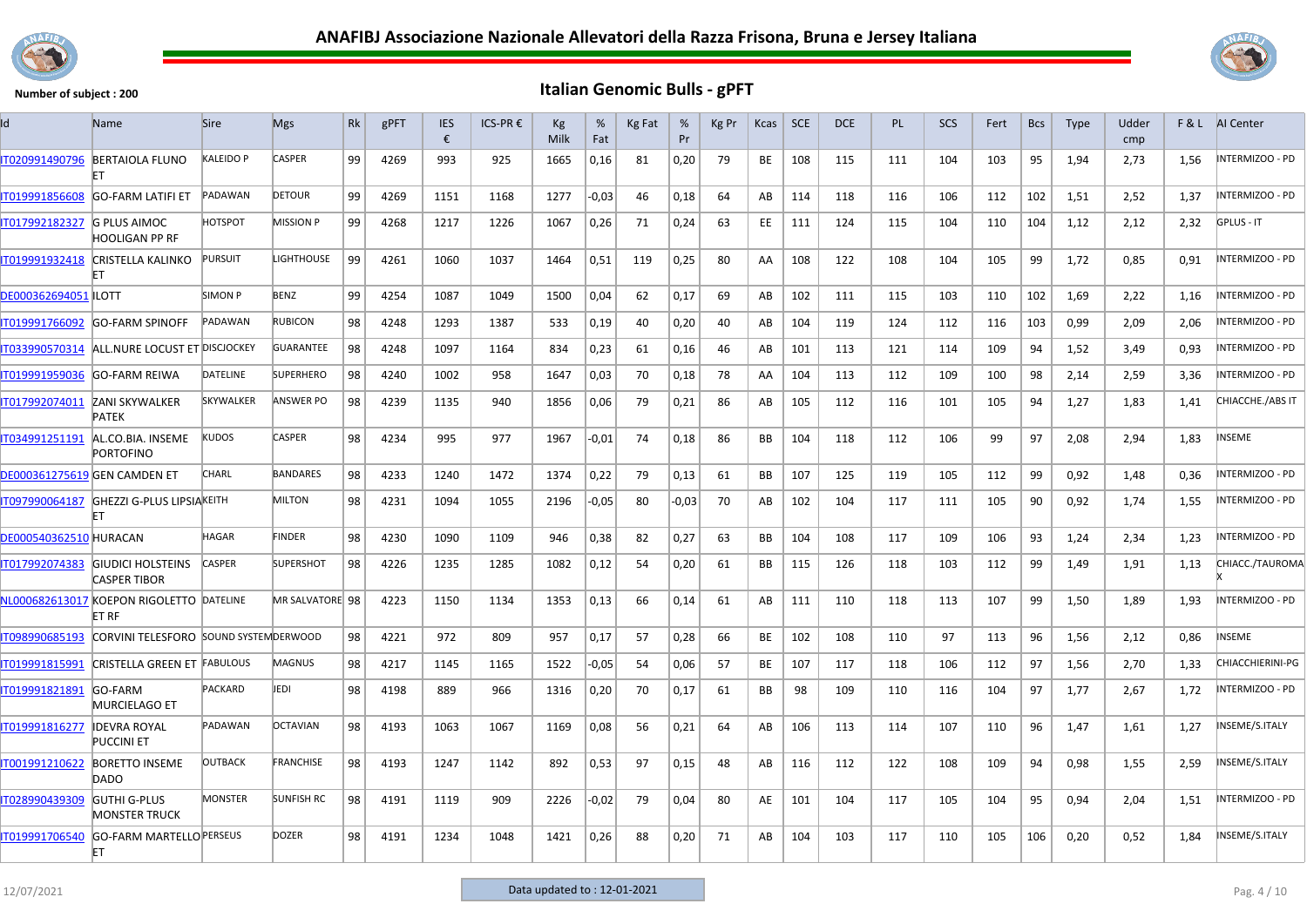



| Id                                  | Name                                    | <b>Sire</b>         | <b>Mgs</b>       | Rk | gPFT | <b>IES</b><br>€ | ICS-PR € | Kg<br>Milk | %<br>Fat | Kg Fat | %<br>Pr | Kg Pr | Kcas      | <b>SCE</b> | <b>DCE</b> | <b>PL</b> | <b>SCS</b> | Fert | <b>Bcs</b> | Type | Udder<br>cmp | F&L   | Al Center               |
|-------------------------------------|-----------------------------------------|---------------------|------------------|----|------|-----------------|----------|------------|----------|--------|---------|-------|-----------|------------|------------|-----------|------------|------|------------|------|--------------|-------|-------------------------|
| IT019992057135                      | CRISTELLA GRYPHUS MAESTRO               |                     | <b>DYNASTY</b>   | 98 | 4189 | 1163            | 1103     | 1522       | 0,12     | 71     | 0,09    | 61    | BB        | 101        | 114        | 118       | 106        | 109  | 100        | 1,51 | 1,86         | 2,09  | CHIACCHIERINI-PG        |
| IT019991766046                      | GO-FARM BULOVA                          | <b>GUARANTEE</b>    | <b>HOTROD</b>    | 98 | 4185 | 965             | 964      | 1166       | 0,44     | 95     | 0,23    | 65    | BE        | 103        | 112        | 112       | 111        | 104  | 90         | 1,41 | 2,01         | 0,92  | INTERMIZOO - PD         |
|                                     | DE000363178826 GPLUS GP-MANESKINMURPHY  |                     | <b>SKYWALKER</b> | 98 | 4177 | 1287            | 1594     | 1667       | 0,18     | 85     | 0,10    | 67    | BB        | 115        | 132        | 121       | 107        | 107  | 88         | 0,89 | 1,22         | 0,78  | <b>GPLUS - IT</b>       |
| IT036990675077 DOTTI LETSGO         | <b>DORANDO</b>                          | <b>LETSGO</b>       | SILVER           | 98 | 4173 | 979             | 882      | 870        | 0,18     | 54     | 0,23    | 54    | BB        | 101        | 107        | 114       | 108        | 108  | 95         | 2,21 | 3,11         | 2,72  | INTERMIZOO - PD         |
| IT019991922740                      | CLERYFARM INSEME BRAMANTE<br>PONCHIELLI |                     | FLAGSHIP         | 98 | 4169 | 1132            | 1214     | 1278       | 0,00     | 46     | 0,13    | 60    | AB        | 112        | 110        | 118       | 116        | 108  | 101        | 1,07 | 1,19         | 1,91  | <b>INSEME</b>           |
| <b>DE000541006763 SFH REDKISS R</b> |                                         | <b>GYWER</b>        | <b>PACE RED</b>  | 98 | 4168 | 1131            | 891      | 999        | 0,16     | 57     | 0,28    | 67    | AA        | 114        | 104        | 119       | 106        | 104  | 103        | 1,20 | 2,28         | 2,06  | INTERMIZOO - PD         |
| IT019991987706                      | <b>CRISTELLA NABOO</b>                  | PEGASUS             | <b>MATTERS</b>   | 98 | 4165 | 990             | 795      | 1882       | 0,27     | 103    | 0,20    | 87    | AB        | 97         | 104        | 112       | 105        | 101  | 94         | 1,34 | 0,85         | 0,05  | INTERMIZOO - PD         |
| T019991904359                       | <b>GO-FARM NIKKA</b>                    | HOTHAND             | EAGLE            | 97 | 4163 | 939             | 1103     | 1837       | $-0,18$  | 45     | 0,11    | 73    | AB        | 108        | 116        | 112       | 113        | 105  | 89         | 1,56 | 1,83         | 1,20  | INTERMIZOO - PD         |
| IT018990236162                      | <b>HERMOSA OKINAWA LETSGO</b>           |                     | CLASH P          | 97 | 4163 | 929             | 946      | 857        | 0,20     | 57     | 0,31    | 64    | BB        | 104        | 117        | 113       | 109        | 104  | 96         | 2,04 | 3,58         | -0,18 | INTERMIZOO - PD         |
| DE000540677484 YOOX                 |                                         | <b>RIO</b>          | <b>DUKE</b>      | 97 | 4162 | 1117            | 1130     | 1473       | 0,20     | 74     | 0,14    | 65    | AB        | 110        | 115        | 118       | 108        | 105  | 98         | 1,64 | 2,19         | 1.34  | CHIACCHE./ABS IT        |
| IT001991199013                      | <b>RUBY FIORIO</b>                      | <b>PACKARD</b>      | <b>DERWOOD</b>   | 97 | 4160 | 1052            | 936      | 517        | 0,43     | 68     | 0,24    | 44    | BB        | 99         | 96         | 118       | 117        | 106  | 108        | 1,32 | 1,64         | 3,11  | INTERMIZOO - PD         |
| <b>DE000540157247 KARIBO</b>        |                                         | <b>CASPER</b>       | iedi             | 97 | 4158 | 1024            | 917      | 1495       | 0,07     | 69     | 0,23    | 80    | AB        | 101        | 111        | 113       | 102        | 103  | 99         | 1,40 | 1,85         | 1,15  | CHIACCHE./ABS IT        |
| IT004992085676                      | <b>TUNI INSEME</b><br><b>CAVOUR ET</b>  | <b>FEDORA</b>       | <b>SUPERHERO</b> | 97 | 4156 | 1157            | 1185     | 806        | 0,15     | 50     | 0,22    | 52    | <b>BB</b> | 106        | 117        | 115       | 109        | 113  | 109        | 0,88 | 1,68         | 1,16  | INSEME                  |
| IT001991100769                      | <b>ISOLABELLA</b><br><b>MANTEGNA ET</b> | <b>PERSEUS</b>      | MCCUTCHEN        | 97 | 4155 | 1141            | 1279     | 763        | 0,26     | 60     | 0,17    | 46    | AB        | 106        | 120        | 119       | 114        | 111  | 98         | 1,10 | 2,03         | 0,36  | <b>INSEME</b>           |
| IT018990220752                      | LUIS-OOH CIAK ET                        | <b>PROPHECY</b>     | <b>DOORSOPEN</b> | 97 | 4149 | 923             | 694      | 1309       | 0,47     | 105    | 0,21    | 68    | AE        | 98         | 106        | 108       | 107        | 100  | 101        | 2,30 | 2,71         | 4,50  | CHIACCHE./ABS IT        |
| IT019991867447                      | <b>GO-FARM FOOTBALL TOPNOTCH</b>        |                     | <b>DETOUR</b>    | 97 | 4147 | 1137            | 1117     | 1080       | -0,07    | 35     | 0,19    | 59    | BB        | 105        | 112        | 120       | 111        | 109  | 102        | 1,04 | 2,56         | 0,51  | <b>CHIACCHIERINI-PG</b> |
| IT019991738334                      | <b>IDEVRA PEGASUS ET</b>                | <b>SPECTRE</b>      | <b>OCTAVIAN</b>  | 97 | 4146 | 947             | 871      | 1466       | 0,29     | 91     | 0,15    | 68    | BB        | 104        | 112        | 111       | 105        | 104  | 91         | 2,00 | 1,70         | 2,56  | INTERMIZOO - PD         |
| <b>DE000361105369 SMIRNE</b>        |                                         | <b>SUPREME</b>      | <b>BOARD</b>     | 97 | 4144 | 1018            | 937      | 1280       | 0,13     | 63     | 0,18    | 66    | AB        | 101        | 101        | 115       | 112        | 103  | 105        | 1,40 | 1,80         | 2,39  | INTERMIZOO - PD         |
| IT019991671675                      | <b>GO-FARM</b><br><b>BRAMANTE ET</b>    | SOUND SYSTEM HOTROD |                  | 97 | 4140 | 885             | 888      | 1138       | 0,35     | 82     | 0,21    | 63    | AE        | 104        | 110        | 111       | 112        | 102  | 96         | 2,04 | 2,26         | 1,87  | INSEME/S.ITALY          |
| IT035991005092                      | INSEME DEDALO                           | <b>PACKARD</b>      | <b>BALISTO</b>   | 97 | 4137 | 1103            | 1060     | 750        | 0,55     | 92     | 0,22    | 50    | BB        | 102        | 111        | 118       | 112        | 108  | 98         | 1,10 | 1,27         | 1,22  | INSEME/S.ITALY          |
|                                     | DK002371403212 TIRSVAD GAMMEL           | <b>SIMON P</b>      | <b>SUPERHERO</b> | 97 | 4136 | 1108            | 1140     | 945        | 0,13     | 49     | 0,24    | 61    | AB        | 105        | 111        | 115       | 109        | 111  | 99         | 1,02 | 1,86         | 0,19  | INTERMIZOO - PD         |
| IT015990518306                      | <b>RIOZZO INSEME</b><br>INDRO ET        | <b>HOTHAND</b>      | тоонот           | 97 | 4135 | 864             | 650      | 1676       | 0,06     | 69     | 0,13    | 72    | AE        | 105        | 109        | 112       | 101        | 101  | 93         | 2,79 | 4,02         | 2,88  | <b>INSEME</b>           |
| IT019991821916                      | <b>GO-FARM FOLEY ET</b>                 | PACKARD             | <b>DETOUR</b>    | 97 | 4126 | 1063            | 1072     | 1165       | 0,24     | 74     | 0,23    | 65    | BB        | 106        | 116        | 113       | 109        | 108  | 101        | 1,13 | 0,95         | 0,79  | INTERMIZOO - PD         |
|                                     | IT018990228574 HERMOSA OTTAWA           | LETSGO              | <b>SUPERSHOT</b> | 97 | 4125 | 1082            | 927      | 1319       | 0,08     | 57     | 0,07    | 52    | BB        | 105        | 106        | 118       | 107        | 108  | 105        | 1,62 | 3,08         | 2,47  | <b>INTERMIZOO - PD</b>  |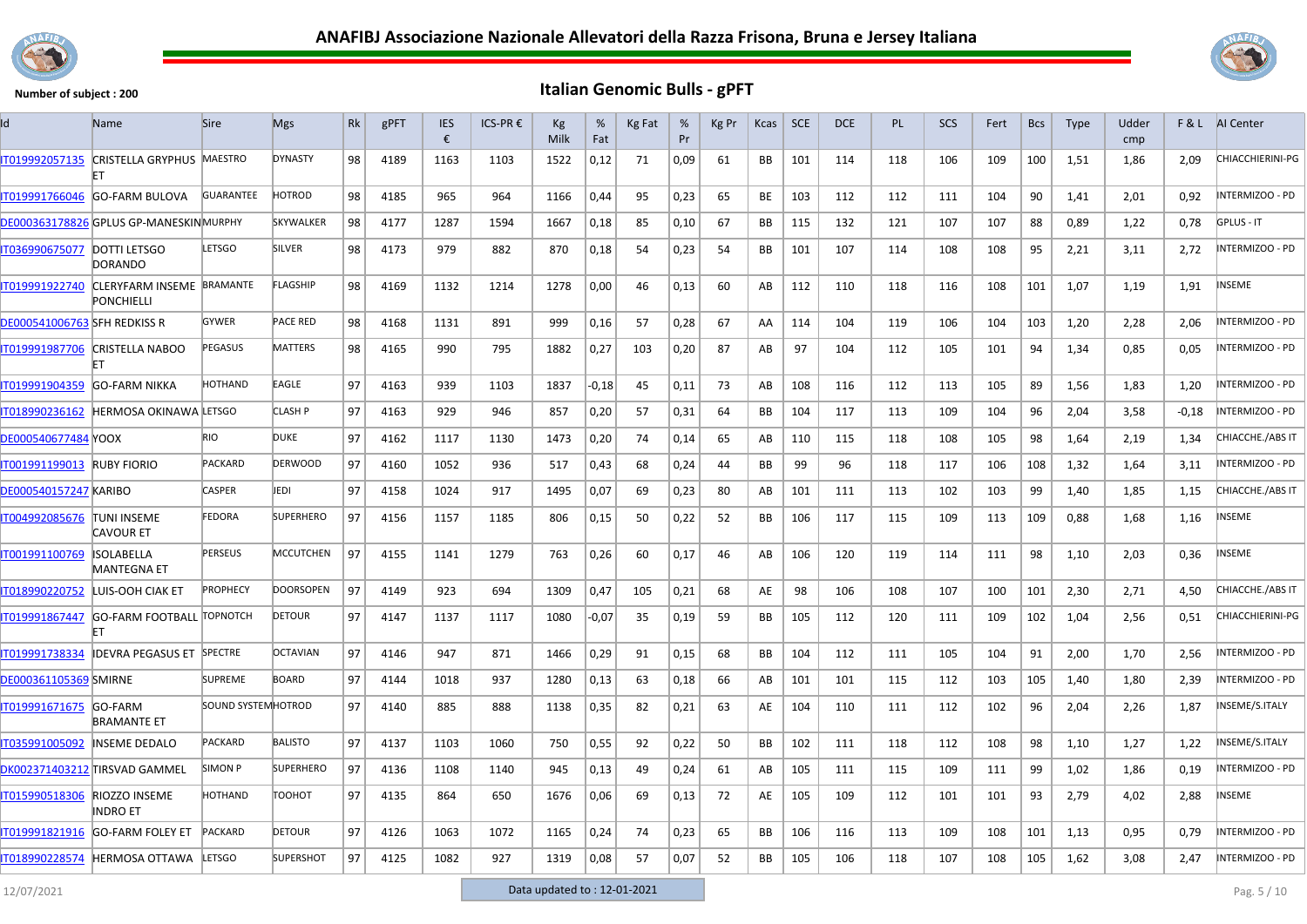



| Id                                | <b>Name</b>                                              | <b>Sire</b>                 | <b>Mgs</b>       | <b>Rk</b> | gPFT | <b>IES</b><br>€ | ICS-PR € | Kg<br>Milk | %<br>Fat | Kg Fat | %<br>Pr | Kg Pr | <b>Kcas</b> | <b>SCE</b> | <b>DCE</b> | <b>PL</b> | <b>SCS</b> | Fert | <b>Bcs</b> | <b>Type</b> | Udder<br>cmp |         | F & L AI Center        |
|-----------------------------------|----------------------------------------------------------|-----------------------------|------------------|-----------|------|-----------------|----------|------------|----------|--------|---------|-------|-------------|------------|------------|-----------|------------|------|------------|-------------|--------------|---------|------------------------|
| <b>FR003539526885 INSEME LOUX</b> | <b>NEWTON</b>                                            | LOUXOR                      | MOGUL            | 97        | 4111 | 998             | 1019     | 1041       | 0,03     | 42     | 0,18    | 55    | AA          | 110        | 115        | 113       | 107        | 110  | 100        | 1,30        | 2,52         | 1,79    | NSEME                  |
| IT001991378482                    | <b>BAS FARM INSEME</b><br><b>OSCARP</b>                  | <b>CAMDEN P</b>             | <b>HOTSPOT</b>   | 97        | 4109 | 1005            | 934      | 1484       | 0,23     | 81     | 0,23    | 75    | <b>BB</b>   | 107        | 116        | 110       | 102        | 106  | 95         | 1,10        | 1,34         | 0,61    | INSEME/S.ITALY         |
|                                   | NL000682613163 KOEPON RUSNAK                             | <b>KENOBI</b>               | <b>TOPSHOT</b>   | 97        | 4108 | 1184            | 1078     | 1308       | 0,25     | 79     | 0,27    | 75    | BE          | 114        | 115        | 114       | 107        | 106  | 107        | 0,14        | 1,28         | $-1,19$ | <b>INTERMIZOO - PD</b> |
| <b>DE000361079542 HORUS ET</b>    |                                                          | <b>OUTLAST</b>              | YODER            | 97        | 4108 | 1056            | 1023     | 1526       | 0,21     | 82     | 0,11    | 64    | AA          | 101        | 116        | 115       | 107        | 106  | 99         | 1,22        | 1,59         | 1,45    | INTERMIZOO - PD        |
| T015990456139                     | BONETTI S.S. GAUDI                                       | <b>PERSEUS</b>              | <b>RUBICON</b>   | 97        | 4105 | 1167            | 1019     | 580        | 0,54     | 84     | 0,38    | 63    | ВB          | 107        | 115        | 116       | 105        | 107  | 99         | 0,43        | 0,92         | 0,97    | INTERMIZOO - PD        |
| IT001991322672                    | <b>ISOLABELLA INSEME RONALD</b><br><b>RITMO RF</b>       |                             | <b>ACHIEVER</b>  | 97        | 4100 | 929             | 806      | 1295       | 0,42     | 95     | 0,13    | 58    | <b>BB</b>   | 102        | 107        | 114       | 109        | 102  | 96         | 2,13        | 2.46         | 2.48    | NSEME                  |
| IT028990476845                    | <b>GEGANIA INSEME</b><br><b>DOPPIOP</b>                  | HARDROCK P                  | PADAWAN          | 97        | 4100 | 1049            | 1154     | 509        | 0,01     | 20     | 0,20    | 42    | AA          | 112        | 121        | 116       | 105        | 115  | 97         | 1,43        | 2.64         | 1,77    | NSEME                  |
| IT019991673056                    | <b>GARIONI SOUND</b><br><b>MARZEMINO ET</b>              | <b>SOUND SYSTEMKINGBOY</b>  |                  | 96        | 4097 | 921             | 806      | 1162       | 0,27     | 78     | 0,10    | 53    | AB          | 102        | 102        | 111       | 106        | 112  | 100        | 1,16        | 2,16         | $-0,46$ | NSEME/S.ITALY          |
| IT001991277819                    | <b>ISOLABELLA INSEME DATELINE</b><br><b>BRUNELLESCHI</b> |                             | SOUND SYSTEM 96  |           | 4095 | 868             | 829      | 1639       | 0,06     | 70     | 0,10    | 69    | AA          | 101        | 113        | 110       | 109        | 100  | 99         | 2,68        | 3,08         | 2,42    | NSEME/S.ITALY          |
| HU003363836428K2 NAUTILUS ET      |                                                          | <b>NEBULA</b>               | JEDI             | 96        | 4088 | 1116            | 1170     | 1344       | $-0,17$  | 30     | 0,14    | 63    | ВB          | 106        | 121        | 117       | 109        | 107  | 105        | 1,61        | 2,25         | 2,37    | <b>INTERMIZOO - PD</b> |
|                                   | IT019991867917 CRISTELLA ELCASTRO SKYWALKER              |                             | <b>MODESTY</b>   | 96        | 4084 | 1132            | 997      | 1323       | 0,25     | 84     | 0,25    | 75    | BB          | 110        | 122        | 115       | 103        | 102  | 99         | 1,22        | 1,97         | 1,78    | CHIACCHE./ABS IT       |
| IT019991621692                    | <b>IDEVRA</b><br>MICHELANGELO ET                         | <b>PERSEUS</b>              | <b>MCCUTCHEN</b> | 96        | 4083 | 926             | 1004     | 826        | 0,41     | 81     | 0,25    | 58    | <b>BB</b>   | 105        | 122        | 108       | 106        | 109  | 97         | 1,26        | 1,71         | 0.41    | NSEME                  |
| T001991091618                     | <b>CERETTESE</b><br>DANNUNZIO                            | <b>SOUND SYSTEM PULSAR</b>  |                  | 96        | 4082 | 932             | 851      | 828        | 0,30     | 64     | 0,21    | 52    | <b>BB</b>   | 99         | 113        | 114       | 102        | 110  | 93         | 1,98        | 2,80         | 0,42    | NSEME                  |
| IT017992074001                    | <b>ZANI INSEME</b><br><b>MACCHIAVELLI</b>                | <b>NEBULA</b>               | <b>SILVER</b>    | 96        | 4080 | 1137            | 1041     | 1897       | $-0,05$  | 65     | 0,11    | 75    | AB          | 112        | 113        | 118       | 110        | 102  | 103        | 1,13        | 1,65         | 1,63    | <b>INSEME</b>          |
| IT019991987840                    | <b>CRISTELLA INSEME</b><br><b>BERTON ET</b>              | <b>BOULEVARD</b>            | SOUND SYSTEM 96  |           | 4078 | 956             | 896      | 2042       | $-0,12$  | 68     | $-0,02$ | 68    | AB          | 99         | 103        | 114       | 112        | 104  | 96         | 2,04        | 1,52         | 1,50    | <b>NSEME</b>           |
| IT017992167052                    | <b>ZANI EUFRATE</b>                                      | <b>HOTSPOT</b>              | <b>CHARLEY</b>   | 96        | 4073 | 1052            | 1160     | 999        | 0,14     | 53     | 0,13    | 48    | BE          | 107        | 122        | 117       | 111        | 108  | 99         | 1,54        | 2,68         | 2.05    | INTERMIZOO - PD        |
| IT036990580804                    | <b>PASSINI NETFLIX</b>                                   | <b>QUANTUM</b>              | <b>BATTLECRY</b> | 96        | 4072 | 901             | 889      | 1151       | 0,08     | 53     | 0,19    | 62    | AB          | 108        | 115        | 108       | 106        | 107  | 109        | 1.68        | 2,25         | 1.61    | CHIACCHIERINI-PG       |
| IT006990114635                    | AIMONETTA SOS<br>IRENEO                                  | <b>SOUND SYSTEMOCTAVIAN</b> |                  | 96        | 4063 | 935             | 887      | 624        | 0,52     | 85     | 0,27    | 53    | AB          | 102        | 111        | 109       | 108        | 109  | 99         | 1,16        | 1,30         | 1,43    | NSEME                  |
| IT006990145822                    | <b>BELENUS</b>                                           | PEGASUS                     | <b>POPSTAR</b>   | 96        | 4052 | 1016            | 879      | 1957       | 0,09     | 84     | 0.06    | 74    | BB          | 107        | 111        | 115       | 104        | 102  | 88         | 1,82        | 1.36         | 2,37    | NTERMIZOO - PD         |
| DK003200304167 KAERGAARDEN        | <b>HOTSPOT KALEIDO</b>                                   | HOTSPOT                     | <b>BATTLECRY</b> | 95        | 4046 | 927             | 994      | 1485       | 0,13     | 69     | 0,22    | 74    | <b>BB</b>   | 105        | 119        | 109       | 103        | 105  | 96         | 1,42        | 2,03         | 0,83    | INTERMIZOO - PD        |
| IT019991816264                    | <b>IDEVRA ROYAL</b><br><b>CELLINI ET</b>                 | <b>NEBULA</b>               | JAGGER           | 95        | 4044 | 1184            | 1133     | 1794       | 0,04     | 76     | 0,02    | 65    | <b>BB</b>   | 108        | 118        | 119       | 107        | 106  | 99         | 1,21        | 0,48         | 3,13    | NSEME                  |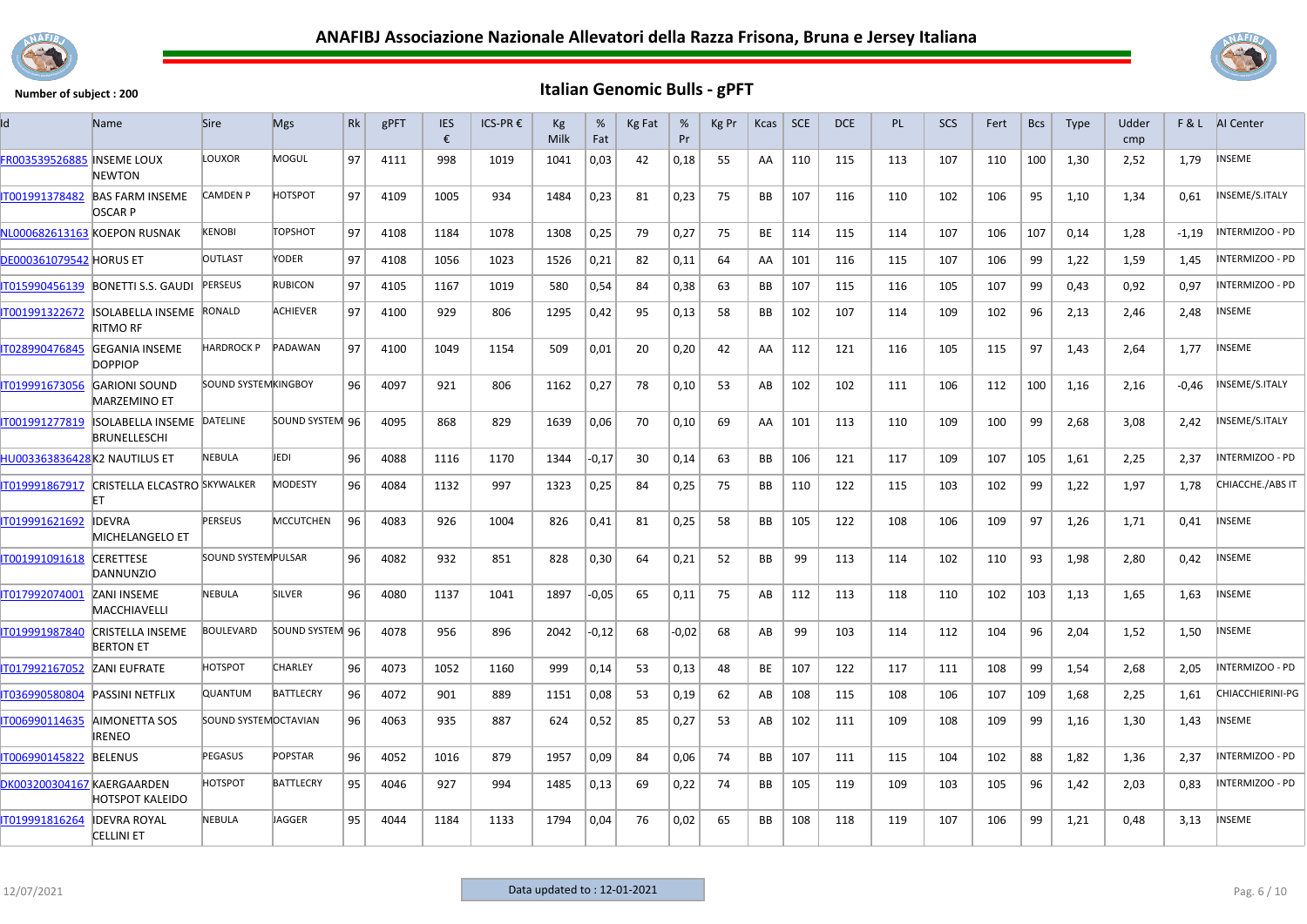



| ld                           | Name                                                    | <b>Sire</b>               | <b>Mgs</b>        | Rk | gPFT | <b>IES</b><br>€ | ICS-PR € | Кg<br>Milk | %<br>Fat | Kg Fat | %<br>Pr | Kg Pr | Kcas      | <b>SCE</b> | <b>DCE</b> | <b>PL</b> | SCS | Fert | <b>Bcs</b> | <b>Type</b> | Udder<br>cmp |         | <b>F&amp;L</b> AI Center |
|------------------------------|---------------------------------------------------------|---------------------------|-------------------|----|------|-----------------|----------|------------|----------|--------|---------|-------|-----------|------------|------------|-----------|-----|------|------------|-------------|--------------|---------|--------------------------|
| IT023990570150               | NORDERA INSEME<br><b>VIPITENO ET</b>                    | <b>DAVENPORT</b>          | SILVER            | 95 | 4041 | 962             | 1053     | 1022       | 0,15     | 21     | 0,12    | 49    | <b>BB</b> | 100        | 113        | 117       | 113 | 108  | 99         | 1,70        | 2,89         | 1,52    | INSEME/S.ITALY           |
|                              | DE000360024109 RR GHIBLI ET CF TV TLGYMNAST<br>TY       |                           | <b>SILVER</b>     | 95 | 4039 | 988             | 759      | 800        | 0,54     | 91     | 0,27    | 56    | AA        | 99         | 108        | 112       | 105 | 106  | 103        | 1,30        | 1,71         | 2,34    | INTERMIZOO - PD          |
| IT019991894248               | <b>IDEVRA PERNOD ET</b>                                 | LETSGO                    | <b>OCTAVIAN</b>   | 95 | 4033 | 861             | 728      | 1546       | 0,13     | 77     | 0,14    | 68    | AB        | 97         | 105        | 111       | 106 | 104  | 94         | 1,58        | 2,59         | $-0.64$ | INTERMIZOO - PD          |
| IT017992154592               | CIOLIFARM INSEME<br>NEBBIA ET                           | MONTOYA                   | JEDI              | 95 | 4025 | 1101            | 944      | 1061       | 0,17     | 64     | 0,22    | 63    | BE        | 107        | 118        | 117       | 101 | 108  | 104        | 1,18        | 1,79         | 1,20    | NSEME                    |
| IT015990501812               | BONETTI S.S. ISLERO FEDORA                              |                           | <b>SILVER</b>     | 95 | 4023 | 951             | 900      | 917        | 0,45     | 87     | 0,18    | 51    | BB        | 102        | 113        | 113       | 111 | 103  | 104        | 1,58        | 2,00         | 2,77    | INTERMIZOO - PD          |
| IT019991821869               | <b>GO-FARM</b><br><b>MANGUSTA ET</b>                    | <b>PACKARD</b>            | JEDI              | 95 | 4023 | 960             | 1009     | 466        | 0,26     | 49     | 0,19    | 38    | BB        | 102        | 110        | 117       | 115 | 110  | 100        | 1,40        | 2,38         | 1,07    | INTERMIZOO - PD          |
| IT033990498029               | ALL.NURE YONGE ET PADAWAN                               |                           | <b>RUBICON</b>    | 94 | 4017 | 1009            | 771      | 1134       | 0,16     | 62     | 0,22    | 64    | BE        | 103        | 108        | 115       | 102 | 105  | 93         | 1,96        | 1,34         | 4,85    | INTERMIZOO - PD          |
| T019991792416                | <b>GO-FARM SPOILER ETCASPER</b>                         |                           | <b>RUBICON</b>    | 94 | 4014 | 1042            | 1001     | 586        | 0,35     | 57     | 0,19    | 39    | <b>BB</b> | 104        | 115        | 118       | 108 | 110  | 103        | 1,26        | 2,80         | 1,14    | INTERMIZOO - PD          |
|                              | NL000668319540 RHALA EX BENACO                          | <b>CASPER</b>             | <b>EDI</b>        | 94 | 4010 | 824             | 699      | 1644       | -0,09    | 58     | 0,21    | 80    | BB        | 107        | 112        | 108       | 103 | 101  | 98         | 2,15        | 2,83         | $-0.08$ | INTERMIZOO - PD          |
| IT034990950724               | <b>AGRIGEN ROYAL</b><br>CUTLASS TV TL TY                | SHARPE                    | HALOGEN           | 94 | 4008 | 1037            | 1049     | 788        | $-0,15$  | 14     | $-0,05$ | 20    | BB        | 96         | 102        | 125       | 114 | 116  | 100        | 1,39        | 3,81         | 1,31    | INSEME                   |
| IT006990145829               | TARANIS                                                 | PEGASUS                   | <b>PARALLEL P</b> | 94 | 4003 | 836             | 605      | 1417       | 0,26     | 83     | 0,27    | 80    | BB        | 93         | 99         | 109       | 107 | 98   | 91         | 1,45        | 1,07         | 1,28    | NTERMIZOO - PD           |
| IT017992074002               | ZANI ABC ADAM                                           | ALCOVE                    | SILVER            | 94 | 3995 | 1093            | 884      | 1528       | 0,40     | 106    | 0,09    | 60    | AA        | 106        | 108        | 115       | 108 | 107  | 103        | 0,81        | 1,12         | $-0.10$ | COFA/ABC GENETIX         |
| IT001991144894               | <b>SERRA FARM</b><br>ARETINO                            | PADAWAN                   | <b>SUPERSHOT</b>  | 94 | 3994 | 1038            | 1099     | 1611       | -0,21    | 41     | 0,07    | 62    | AB        | 103        | 113        | 115       | 112 | 109  | 105        | 0,95        | 0,95         | 0,47    | INSEME                   |
| NL000627599682 K&L RM INSEME | <b>BARONE ROSSO R</b>                                   | <b>SANTORIUS</b>          | <b>BREAKER</b>    | 94 | 3993 | 894             | 691      | 1470       | 0,00     | 57     | 0,20    | 73    | <b>BB</b> | 102        | 109        | 109       | 102 | 103  | 99         | 1,57        | 2,50         | 2,41    | INSEME/S.ITALY           |
|                              | <b>DE000540355289 WIL KITAMI ET RF</b>                  | HOTSPOT                   | MR SALVATORE 94   |    | 3987 | 990             | 831      | 1224       | 0,23     | 72     | 0,26    | 69    | <b>BE</b> | 109        | 117        | 112       | 100 | 103  | 99         | 1,76        | 1,74         | 2,78    | INTERMIZOO - PD          |
| IT036990601858               | <b>DOTTI MEDLEY</b><br><b>ORTHILD ET</b>                | MEDLEY                    | SILVER            | 93 | 3981 | 1080            | 895      | 664        | 0,53     | 89     | 0,18    | 43    | <b>BB</b> | 102        | 115        | 120       | 105 | 105  | 97         | 2,07        | 1,68         | 4,56    | CHIACCHE./ABS IT         |
| IT001991130587               | <b>CERETTESE DELLO</b>                                  | <b>SOUND SYSTEMPULSAR</b> |                   | 93 | 3981 | 829             | 727      | 683        | 0,33     | 63     | 0,19    | 46    | BB        | 102        | 108        | 111       | 107 | 107  | 98         | 1,99        | 3,13         | 1,18    | INSEME/S.ITALY           |
| IT018990209004               | LUIS-OOH CARTAGO PERSEUS<br>FT                          |                           | <b>DELTA</b>      | 93 | 3979 | 969             | 872      | 835        | 0,19     | 54     | 0,22    | 53    | BE        | 109        | 111        | 116       | 108 | 107  | 99         | 1,24        | 2,43         | 0,73    | INTERMIZOO - PD          |
| IT017991891820               | ZANI SOUND SYSTEM SOUND SYSTEM OCTAVIAN<br><b>NIVEN</b> |                           |                   | 93 | 3979 | 775             | 533      | 1376       | 0,33     | 89     | 0,21    | 71    | <b>BB</b> | 100        | 106        | 106       | 100 | 104  | 93         | 1,80        | 2,52         | 0,22    | NSEME/S.ITALY            |
|                              | NL000751174380 B. PAULDOORS TM<br>itv tl ty pf Cf       | <b>DOORSOPEN</b>          | <b>SUPERSIRE</b>  | 93 | 3975 | 857             | 839      | 240        | 0,40     | 53     | 0,25    | 35    | AE        | 100        | 104        | 112       | 115 | 110  | 109        | 1,47        | 1,94         | 1,20    | INSEME                   |
| NL000562148420 A-L-H HABITUS |                                                         | <b>PHARO</b>              | SILVER            | 93 | 3970 | 755             | 579      | 1577       | 0,17     | 80     | 0,13    | 69    | BE        | 106        | 108        | 107       | 102 | 102  | 92         | 2,19        | 2,88         | 1,23    | INSEME/S.ITALY           |
| IT017992284863               | <b>ZANI INSEME</b><br>ALCEROSSO PR                      | <b>SOLITAIR P</b>         | <b>MISSION P</b>  | 93 | 3958 | 1076            | 865      | 1512       | 0,15     | 69     | 0,16    | 67    | AB        | 112        | 110        | 119       | 104 | 103  | 92         | 1,11        | 1,61         | 1,32    | INSEME/S.ITALY           |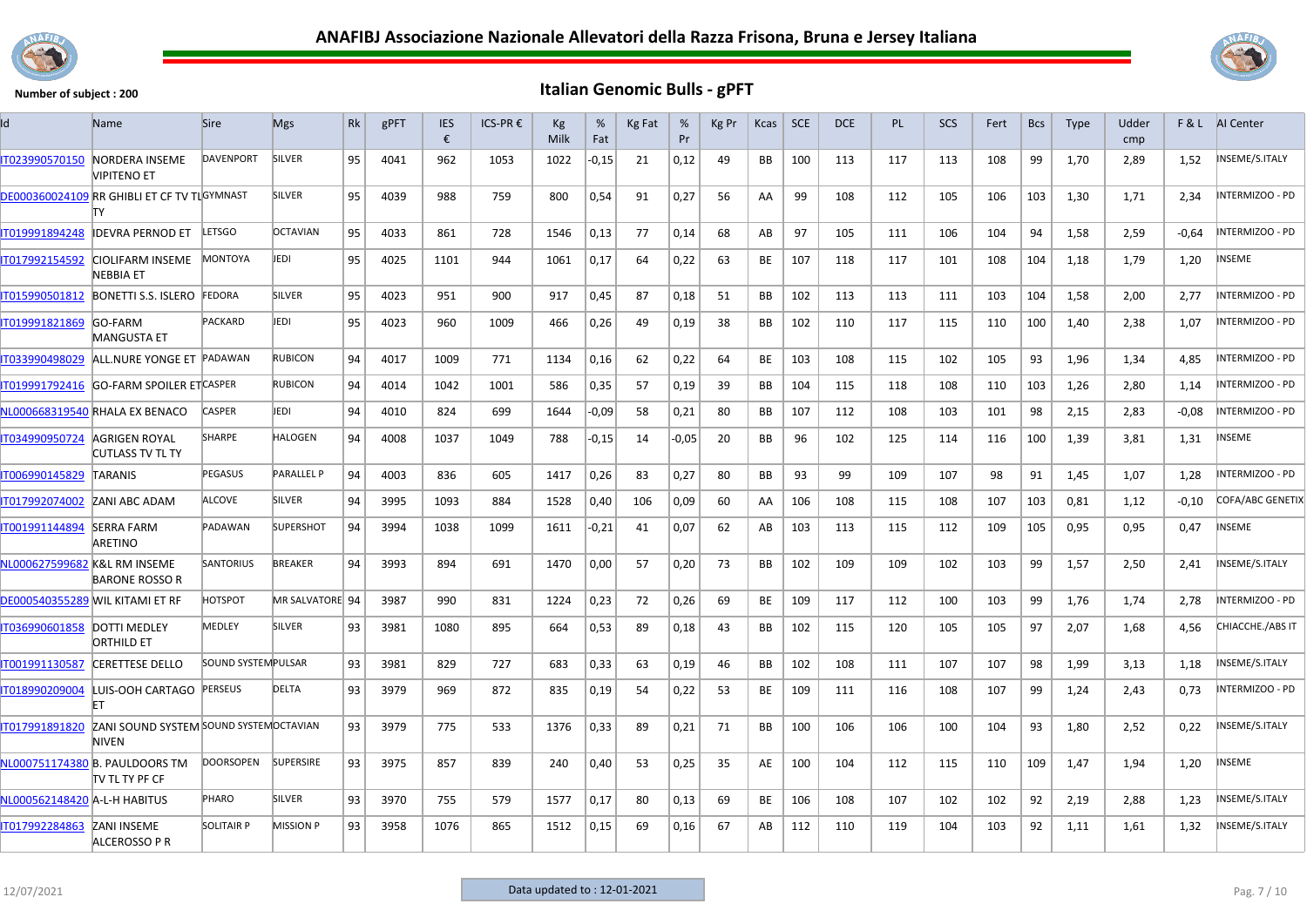



| ıd                          | <b>Name</b>                                               | <b>Sire</b>               | <b>Mgs</b>        | Rk | gPFT | <b>IES</b><br>€ | ICS-PR € | Кg<br>Milk | %<br>Fat | Kg Fat | %<br>Pr | Kg Pr | Kcas      | <b>SCE</b> | <b>DCE</b> | <b>PL</b> | <b>SCS</b> | Fert | <b>Bcs</b> | <b>Type</b> | Udder<br>cmp | F&L     | Al Center              |
|-----------------------------|-----------------------------------------------------------|---------------------------|-------------------|----|------|-----------------|----------|------------|----------|--------|---------|-------|-----------|------------|------------|-----------|------------|------|------------|-------------|--------------|---------|------------------------|
| IT018990209102              | LUIS-OOH RINGO ET PERSEUS                                 |                           | <b>MONTROSS</b>   | 92 | 3951 | 921             | 871      | 1231       | $-0,01$  | 48     | 0,18    | 64    | <b>BB</b> | 102        | 111        | 111       | 106        | 107  | 97         | 0,85        | 1,42         | 0,60    | INSEME/S.ITALY         |
|                             | <b>DE000362322934 WEH BASIC PLATE</b>                     | <b>BASIC</b>              | <b>DYNAMO</b>     | 92 | 3951 | 1003            | 938      | 2250       | -0,14    | 73     | 0,00    | 78    | BE        | 99         | 107        | 119       | 113        | 94   | 88         | 1,14        | 1,91         | 1,42    | CHIACCHIERINI-PG       |
| IT024990686265              | <b>PINETA LABATT</b><br>RADISSON                          | LABATT                    | <b>FLAGSHIP</b>   | 92 | 3944 | 852             | 652      | 584        | 0,39     | 68     | 0,22    | 44    | BE        | 103        | 102        | 113       | 109        | 106  | 98         | 2,02        | 2,50         | 2,38    | NTERMIZOO - PD         |
| IT024990713737              | <b>ALL.CARLIN IRONGEN PEGASUS</b><br><b>PASUBIO ET</b>    |                           | MAGIC             | 92 | 3941 | 957             | 729      | 1257       | 0,41     | 96     | 0,14    | 61    | AB        | 100        | 109        | 115       | 105        | 101  | 101        | 1,45        | 1,80         | 1,60    | NTERMIZOO - PD         |
| IT019991136462              | <b>ORESON EFESO</b>                                       | RANGER                    | <b>PARALLEL P</b> | 92 | 3935 | 947             | 914      | 1374       | -0,06    | 43     | 0,17    | 64    | BB        | 103        | 109        | 114       | 112        | 103  | 100        | 1,10        | 1,80         | 0,52    | NTERMIZOO - PD         |
| IT019991856548              | <b>GO-FARM INSEME</b><br>NOCINO ET                        | <b>TOPNOTCH</b>           | EAGLE             | 92 | 3931 | 894             | 799      | 1860       | -0,39    | 22     | 0,13    | 80    | BB.       | 105        | 114        | 111       | 102        | 104  | 101        | 1,49        | 2,04         | 0.99    | NSEME/S.ITALY          |
| IT004992049995              | DELLAROSSA<br>CARDANCE                                    | <b>ALCOVE</b>             |                   | 91 | 3928 | 884             | 536      | 507        | 0,64     | 88     | 0,37    | 59    | AB        | 100        | 100        | 108       | 102        | 107  | 99         | 0,99        | 1,21         | 1,07    | <b>INTERMIZOO - PD</b> |
| IT034991046806              | <b>FELEGARA VODICE ET SPECTRE</b>                         |                           | <b>BALISTO</b>    | 91 | 3923 | 1031            | 948      | 988        | 0,41     | 86     | 0,20    | 56    | <b>BE</b> | 108        | 119        | 112       | 105        | 108  | 101        | 0,87        | 0,46         | 1,81    | NTERMIZOO - PD         |
| NL000658942987 R DG REDALEX |                                                           | ARGO                      | <b>ENTITLE</b>    | 91 | 3920 | 957             | 1043     | 532        | 0,27     | 49     | 0,19    | 38    | <b>BB</b> | 108        | 122        | 114       | 109        | 111  | 97         | 1.10        | 2.64         | 1.01    | INTERMIZOO - PD        |
|                             | IT024990603125 LA BAGOLINA RALLY RALLY<br><b>REVOLVER</b> |                           | SILVER            | 91 | 3912 | 950             | 905      | 1863       | -0,18    | 46     | $-0.05$ | 56    | AE        | 104        | 112        | 114       | 107        | 108  | 95         | 1,27        | 2,18         | 2,37    | INTERMIZOO - PD        |
| 1004991915500               | <b>DELLAROSSA INSEME TOPNOTCH</b><br><b>CENTALLO ET</b>   |                           | <b>MODESTY</b>    | 91 | 3911 | 961             | 763      | 797        | 0,11     | 42     | 0,21    | 51    | AB        | 105        | 112        | 117       | 102        | 107  | 100        | 1,52        | 3,05         | 1,81    | <b>NSEME</b>           |
|                             | NL000865744754 PRIMEVAL SHIRAZ TV SILLIAN<br>TL TY CF     |                           | <b>SUPERSHOT</b>  | 91 | 3907 | 996             | 779      | 1389       | 0,09     | 63     | 0,08    | 56    | BE        | 102        | 106        | 116       | 106        | 105  | 99         | 1,60        | 1,74         | 3,09    | NTERMIZOO - PD         |
| IT001991075865              | <b>FANTASY BARTOLO</b>                                    | <b>HOTLINE</b>            | COMMANDER         | 91 | 3902 | 760             | 589      | 598        | 0,28     | 58     | 0,26    | 52    | AB        | 103        | 111        | 110       | 105        | 101  | 100        | 2.30        | 3,58         | 3,47    | <b>NSEME</b>           |
| IT018990202517              | LUIS-OOH MATISSE<br><b>ET TV TL TY</b>                    | FRANCHISE                 | <b>MCCUTCHEN</b>  | 91 | 3899 | 981             | 847      | 699        | 0,29     | 61     | 0,23    | 49    | AA        | 105        | 114        | 111       | 103        | 111  | 101        | 1,02        | 1,46         | 2,68    | <b>NSEME</b>           |
| T019991821899               | <b>GO-FARM INSEME</b><br>MANZONI                          | <b>PACKARD</b>            | JEDI              | 91 | 3899 | 912             | 909      | 915        | 0,23     | 57     | 0,17    | 48    | <b>BE</b> | 102        | 114        | 114       | 112        | 105  | 101        | 1,21        | 2,18         | 1,55    | NSEME/S.ITALY          |
| T019991671550               | <b>GO-FARM MONSTER HOTLINE</b><br>FT                      |                           | <b>DOZER</b>      | 90 | 3898 | 858             | 686      | 1383       | 0,09     | 62     | 0,04    | 49    | AB        | 103        | 105        | 114       | 109        | 102  | 101        | 2,12        | 3,14         | 3,78    | CHIACCHE./ABS IT       |
| T019991633013               | <b>GO-FARM INNUENDO TOOHOT</b><br>ITV TL TY CF            |                           | <b>SUPERMAN</b>   | 90 | 3898 | 772             | 589      | 1208       | 0,49     | 101    | 0,19    | 63    | AE        | 103        | 112        | 107       | 101        | 102  | 97         | 1,98        | 1,83         | 0.97    | INTERMIZOO - PD        |
| IT001991210653              | <b>BORETTO VERMUT</b>                                     | <b>KENOBI</b>             | <b>POPSTAR</b>    | 90 | 3896 | 992             | 805      | 1194       | 0,08     | 51     | 0,22    | 65    | <b>BB</b> | 101        | 101        | 116       | 110        | 104  | 105        | 0,13        | 1,18         | $-1.03$ | <b>INTERMIZOO - PD</b> |
| IT037990183791              | <b>PALEOTTO SOUND</b><br><b>SYSTEM DUCCIO</b>             | <b>SOUND SYSTEMHOTROD</b> |                   | 90 | 3892 | 769             | 530      | 1194       | 0,31     | 81     | 0,19    | 62    | AB        | 96         | 104        | 108       | 104        | 102  | 97         | 2,03        | 2,15         | 2,23    | INSEME/S.ITALY         |
| IT036990627056              | <b>DOTTI ENTERPRISE</b><br><b>RAFFAELLO</b>               | <b>ENTERPRISE</b>         | <b>SILVER</b>     | 90 | 3892 | 872             | 726      | 647        | 0,33     | 61     | 0,22    | 45    | <b>BB</b> | 100        | 111        | 115       | 107        | 103  | 94         | 2,34        | 2,61         | 3,88    | <b>NSEME</b>           |
| IT028990439326              | <b>GUTHI G-PLUS</b><br>LUXARDO                            | NEBULA                    | <b>BOARD</b>      | 90 | 3891 | 945             | 955      | 1583       | $-0,20$  | 39     | 0,11    | 67    | AB        | 110        | 113        | 113       | 111        | 102  | 95         | 1,33        | 1,03         | 2,83    | NTERMIZOO - PD         |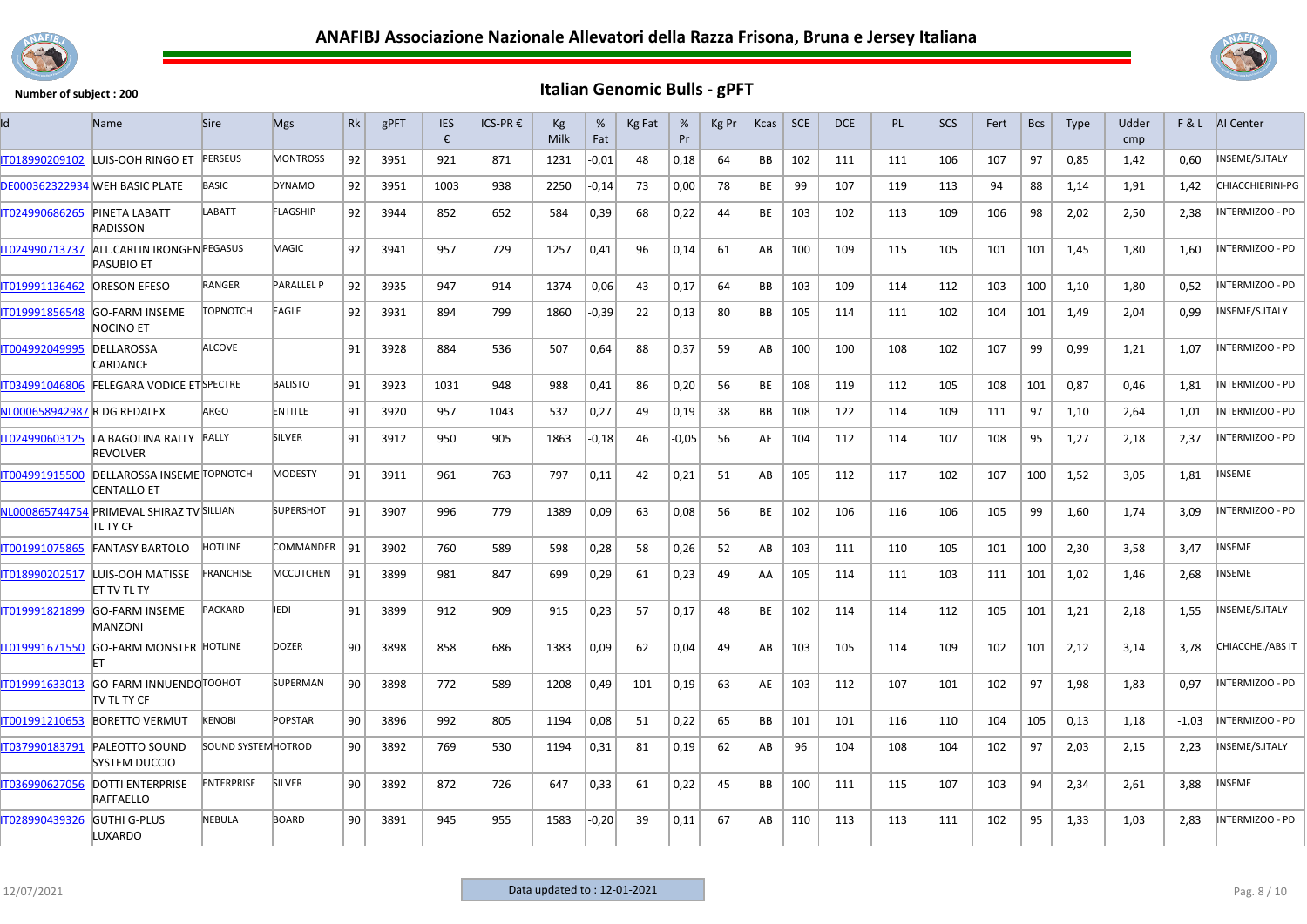



| ld                          | Name                                           | <b>Sire</b>              | <b>Mgs</b>        | Rk | gPFT | <b>IES</b><br>€ | ICS-PR € | Кg<br>Milk | %<br>Fat | Kg Fat | %<br>Pr | Kg Pr | Kcas      | <b>SCE</b> | <b>DCE</b> | <b>PL</b> | SCS | Fert | <b>Bcs</b> | <b>Type</b> | Udder<br>cmp | F&L     | AI Center        |
|-----------------------------|------------------------------------------------|--------------------------|-------------------|----|------|-----------------|----------|------------|----------|--------|---------|-------|-----------|------------|------------|-----------|-----|------|------------|-------------|--------------|---------|------------------|
| IT034991005991              | <b>AGRIGEN RYL</b><br><b>CACCIARI</b>          | <b>SOUND SYSTEM TROY</b> |                   | 90 | 3886 | 973             | 893      | 1139       | 0,17     | 60     | 0,17    | 57    | AB        | 97         | 109        | 116       | 108 | 107  | 93         | 0,60        | 0,72         | 0,28    | NSEME            |
|                             | DE000770450451 REDBIRD R TV TL TY<br>СF        | BRETAGNE                 | ARCHIVE-RED       | 89 | 3873 | 831             | 805      | 660        | 0,13     | 40     | 0,24    | 41    | BB        | 105        | 107        | 113       | 105 | 109  | 97         | 1,32        | 2,52         | 2,15    | INTERMIZOO - PD  |
| IT015990441729              | CALNAGO OUTLAST<br>τοτο                        | <b>OUTLAST</b>           | <b>KINGBOY</b>    | 89 | 3873 | 924             | 749      | 1726       | 0,05     | 72     | $-0,10$ | 47    | AA        | 99         | 106        | 117       | 105 | 105  | 94         | 1,62        | 2,70         | 3,07    | CHIACCHIERINI-PG |
|                             | FR005344216758 DUJARRIER NIBAY ET BOURBON      |                          | <b>MARDI GRAS</b> | 89 | 3872 | 1030            | 815      | 1170       | 0,16     | 66     | 0,11    | 53    | AA        | 114        | 113        | 115       | 99  | 111  | 103        | 1,18        | 1,49         | 0,42    | CHIACC./TAUROMA  |
| T019991621522               | <b>IDEVRA ROYAL</b><br><b>GOLDONI ET</b>       | <b>HOTLINE</b>           | <b>RODANAS</b>    | 89 | 3871 | 751             | 649      | 685        | 0,58     | 96     | 0,16    | 42    | AA        | 99         | 109        | 110       | 110 | 102  | 92         | 2,08        | 2,04         | 3,64    | INSEME/S.ITALY   |
| IT017991943985              | <b>GIUDICI HOLSTEINS</b><br>MOSLEY             | <b>FORTUNE</b>           | <b>SUPERSHOT</b>  | 89 | 3861 | 1025            | 934      | 1033       | 0,05     | 45     | 0,12    | 47    | AB        | 107        | 114        | 116       | 107 | 110  | 109        | 1,13        | 1,49         | 1,63    | INTERMIZOO - PD  |
| IT019991671645              | GO-FARM TOLEDO<br>tv tl ty cf                  | <b>HOTLINE</b>           | <b>RODANAS</b>    | 89 | 3861 | 686             | 531      | 1441       | 0,25     | 85     | 0,16    | 67    | AA        | 100        | 114        | 105       | 102 | 99   | 93         | 2,42        | 2,28         | 3,24    | INTERMIZOO - PD  |
| IT098990608731              | <b>CORVINI INS.</b><br><b>RAVASIO TV TL TY</b> | <b>SHARPE</b>            | SILVER            | 89 | 3859 | 852             | 749      | 994        | 0,07     | 50     | 0,02    | 37    | BB        | 95         | 109        | 115       | 110 | 106  | 102        | 2,28        | 3,64         | 3,29    | INSEME/S.ITALY   |
| IT097990057987              | <b>GHEZZI INSEME</b><br><b>PAWNEE</b>          | JEDI                     | MACK              | 89 | 3858 | 929             | 1022     | 579        | $-0,12$  | 6      | 0,14    | 36    | BE        | 112        | 122        | 117       | 107 | 113  | 101        | 1,54        | 2,97         | 1,13    | INSEME           |
| IT026990455655              | VERDISO                                        | <b>HOTLINE</b>           | SILVER            | 89 | 3858 | 724             | 693      | 905        | 0,15     | 52     | 0,20    | 55    | AB        | 109        | 122        | 108       | 104 | 100  | 93         | 3,11        | 2,89         | 5,18    | INTERMIZOO - PD  |
| IT019991671519              | GO-FARM<br><b>MORMONT ET</b>                   | GATEDANCER               | SNOWMASTER   88   |    | 3850 | 940             | 987      | 831        | -0,06    | 26     | 0,10    | 40    | AB        | 108        | 118        | 117       | 110 | 109  | 98         | 1,34        | 2,67         | 2,16    | NSEME            |
|                             | <b>DE000540682521 GEN HERMANO ET</b>           | BOBY-P                   | <b>ANSWER PO</b>  | 88 | 3840 | 992             | 923      | 1081       | 0,16     | 58     | 0,14    | 51    | AB        | 110        | 122        | 118       | 100 | 107  | 94         | 1,49        | 2,50         | 1,22    | INTERMIZOO - PD  |
| NL000621264063 DG DV INSEME | <b>SANZIO ET</b>                               | <b>CLASSIC</b>           | JEDI              | 87 | 3827 | 857             | 584      | 1525       | 0,07     | 69     | 0,13    | 69    | AA        | 106        | 104        | 112       | 104 | 101  | 98         | 1,17        | 1,98         | 0,29    | NSEME            |
| IT020991297972              | <b>GANDY DOBBIACO</b>                          | IMAX                     | <b>SELLECK</b>    | 87 | 3820 | 951             | 762      | 834        | 0,42     | 77     | 0,21    | 51    | AB        | 106        | 111        | 115       | 108 | 103  | 99         | 1,29        | 2,19         | 1,51    | NSEME            |
| IT019991904191              | GO-FARM KARTING<br>FT                          | <b>ELECTRIC</b>          | <b>SUPERHERO</b>  | 87 | 3820 | 943             | 698      | 1764       | 0,25     | 92     | 0,08    | 68    | AB        | 102        | 108        | 116       | 107 | 98   | 93         | 1,58        | 1,67         | 0,36    | NTERMIZOO - PD   |
| IT001991090441              | <b>SERRA FARM</b><br><b>BARBERA</b>            | GATEDANCER               | <b>RUBICON</b>    | 87 | 3815 | 806             | 631      | 1064       | 0,15     | 60     | 0,09    | 47    | BB        | 104        | 107        | 110       | 101 | 111  | 94         | 1,05        | 2,41         | 0,14    | INSEME/S.ITALY   |
| IT020991348450              | ALL.MARGHERITA<br>UNICUM                       | HOTLINE                  | DEMAN             | 87 | 3815 | 673             | 332      | 2565       | -0,04    | 93     | 0,02    | 89    | AA        | 104        | 107        | 104       | 95  | 94   | 84         | 2,50        | 2,29         | 3,56    | NTERMIZOO - PD   |
| IT019991792662              | ANSAL GERUNDO                                  | <b>GALAHAD</b>           | <b>MACONDO</b>    | 87 | 3812 | 783             | 575      | 624        | 0,50     | 80     | 0,19    | 42    | AB        | 102        | 100        | 112       | 111 | 102  | 97         | 1,48        | 2,09         | 2,74    | INTERMIZOO - PD  |
| IT097990057950              | <b>GHEZZI G-PLUS</b><br><b>DUPLO</b>           | <b>SUPERHERO</b>         | POWERBALL P   86  |    | 3792 | 1005            | 902      | 1066       | 0,21     | 64     | 0,20    | 59    | <b>BE</b> | 114        | 118        | 114       | 104 | 107  | 94         | 0,55        | 1,19         | -0,49   | INTERMIZOO - PD  |
| IT098990647860              | AL. CE VH ORTISEI                              | VANHALEN                 | <b>RODANAS</b>    | 85 | 3788 | 731             | 550      | 692        | 0,35     | 66     | 0,15    | 41    | BE        | 108        | 103        | 111       | 109 | 103  | 94         | 2,26        | 2,49         | 3,41    | INSEME           |
| IT037990174827              | <b>PALEOTTO DUCATI</b>                         | <b>PERSEUS</b>           | <b>DAK</b>        | 85 | 3785 | 883             | 709      | 1129       | 0,09     | 55     | 0,18    | 60    | BE        | 105        | 110        | 111       | 103 | 108  | 103        | 0,62        | 1,34         | $-0,51$ | INTERMIZOO - PD  |